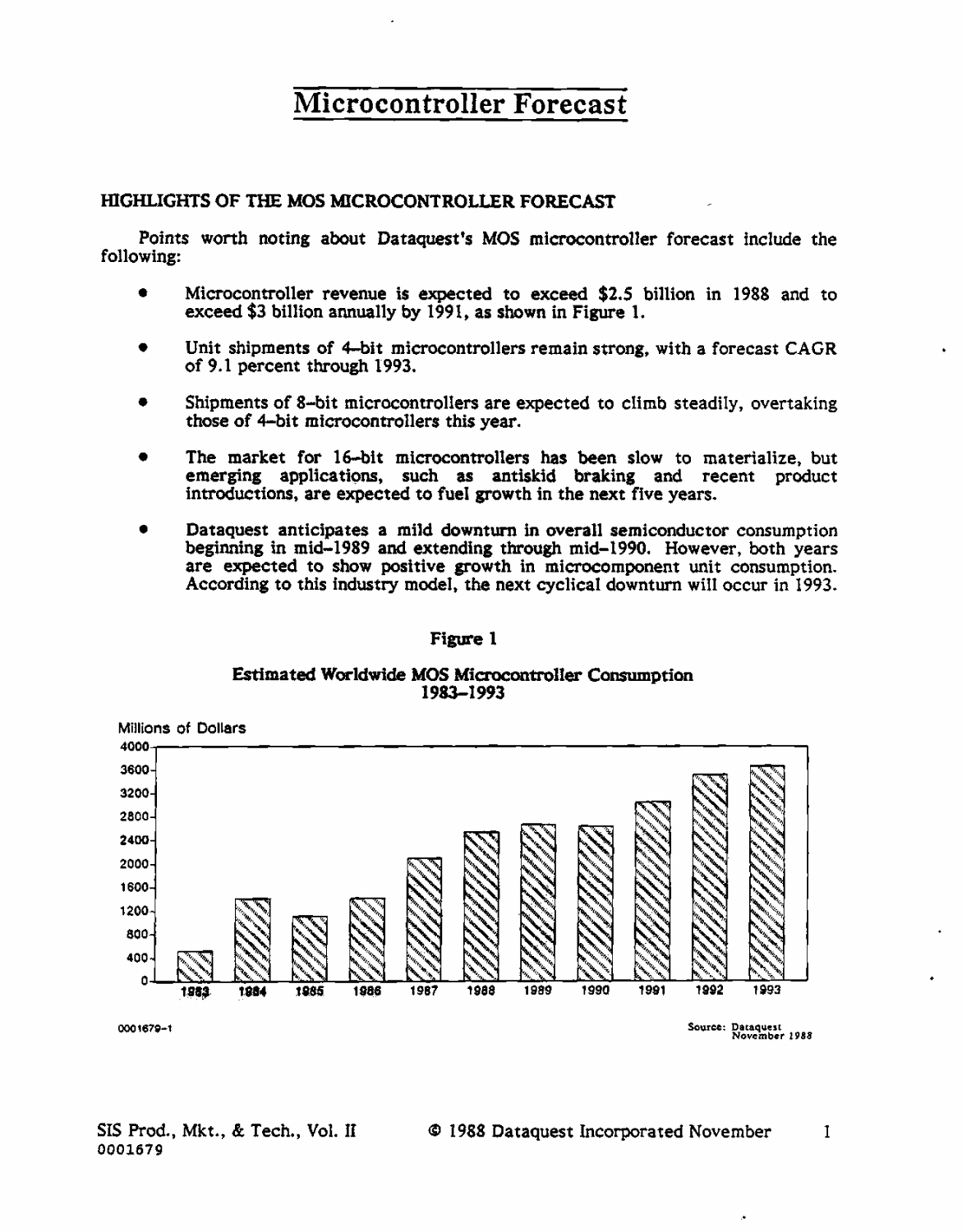.,.

#### COMPARISON WITH EARLIER FORECASTS

Microcontroller unit shipment projections have increased substantially over the February 1988 forecast. The average selling price (ASP) for 4- and 16-bit microcontrollers remained unchanged, while 8-bit ASPs strengthened for the forecast period. Forecast revenue for both 4- and 8-bit microcontrollers increased significantly as a result.

 $\ddot{\phantom{a}}$ 

#### WORLDWIDE MOS MICROCONTROLLER FORECAST

Dataquest's MOS microcontroller forecast is presented in Tables 1 through 9. The tables included in this forecast are as follows:

- Table 1--Worldwide MOS Microcontroller Revenue Forecast
- Table 2-Worldwide MOS Microcontroller Unit Shipment Forecast
- Table 3-Worldwide MOS Microcontroller ASP Forecast
- Table 4-Estimated Worldwide MOS Microcontroller Revenue, 1979-1983
- Table S-Estimated Worldwide MOS Mierocontroller Revenue. 1984-1987
- Table 6-Estimated Worldwide MOS Mierocontroller Unit Shipments, 1979-1983
- Table 7-Estimated Worldwide MOS Microcontroller Unit Shipments, 1984-1987
- Table 8-Estimated Worldwide MOS Microcontroller ASPs, 1979-1983
- Table 9-Estimated Worldwide MOS Mierocontroller ASPs, 1984-1987

•

 $\bullet$ 

•

÷,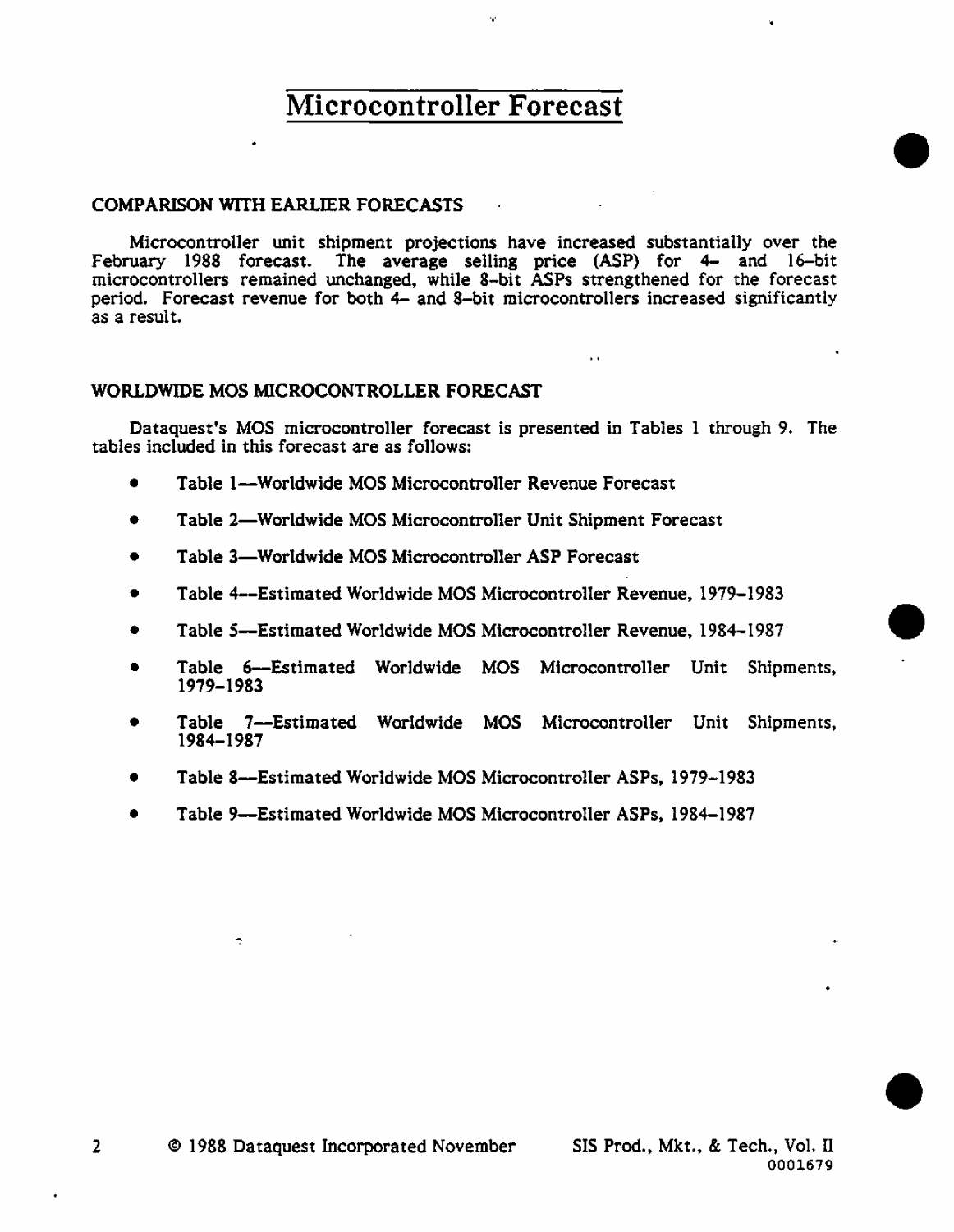#### Table 1

#### Worldwide MOS Microcontroller Revenue Forecast (Millions of Dollars)

|            |       |         |                                                                                 |       |        |         | <b>CAGR</b> |
|------------|-------|---------|---------------------------------------------------------------------------------|-------|--------|---------|-------------|
|            | 1988  | 1989    | <b>1990</b>                                                                     | 1991  | 1992   | 1993    | 1988-1993   |
| 4-Bit MCU  |       |         | $$944.7$$ \$991.4 \$979.0 \$1,081.3 \$1,174.6 \$1,181.8                         |       |        |         | 4.6%        |
| Growth     | 19.2% | 4.9%    | (1.23)                                                                          | 10.4% | 8.64   | 0.6%    |             |
| 8-Bit MCU  |       |         | $$1,576.3$ $$1,654.4$ $$1,626.0$ $$1,911.0$ $$2,219.6$ $$2,267.8$               |       |        |         | 7.5%        |
| Growth     | 21.8  | $5.0\%$ | (1.7)                                                                           | 17.5% | 16.1%  | 2.2%    |             |
| 16-Bit MCU |       |         | $$15.0 \text{ }$17.9 \text{ }$30.0 \text{ }$53.1 \text{ }$125.6 \text{ }$219.1$ |       |        |         | 70.9%       |
| Growth     | 19.4% | 19.11   | 67.5%                                                                           | 93.3% | 116.4% | 74.4%   |             |
| Total      |       |         |                                                                                 |       |        |         |             |
| Revenue    |       |         | $$2,536.0 $2,663.7 $2,635.0 $37.050.3 $3,519.8 $3,668.7$                        |       |        |         | 7.7%        |
| Growth     | 20.8  | 5.0%    | (1.1)                                                                           | 15.8% | 15.4%  | 4.2%    |             |
|            |       |         |                                                                                 |       |        | Source: | Dataquest   |

November 1988

ľ

#### Table 2

# Worldwide MOS Microcontroller Unit Shipment Forecast (Millions of Units)

| 1988  | <u> 1989</u> | 1990    | 1991            | 1992    | 1993    | <b>CAGR</b><br>1988-1993 |
|-------|--------------|---------|-----------------|---------|---------|--------------------------|
| 470.0 | 533.0        | 550.0   | 625.0           | 695.0   | 725.0   | 9.1%                     |
| 19.8% | 13.4%        | 3.2%    | 13.6%           | 11.2    | 4.3%    |                          |
| 485.0 | 580.5        | 600.0   | 735.0           | 895.0   | 965.0   | 14.8%                    |
| 45.5% | $19.7\%$     | 3.4%    | 22.5%           | 21.8%   | 7.8%    |                          |
| 1.2   | 1.8          | 3.5     | 7.5             | 18.0    | 35.0    | 96.3%                    |
| 50.0% | 50.0%        | 94.4%   | $114.3\text{N}$ | 140.0%  | 94.4%   |                          |
|       |              |         |                 |         |         |                          |
| 956.2 | 1,115.3      | 1,153.5 | 1,367.5         | 1,608.0 | 1,725.0 | 12.5%                    |
| 31.6% | 16.6%        | 3.4     | 18.6%           | 17.6%   | 7.3%    |                          |
|       |              |         |                 |         |         |                          |

Source: Dataquest November 1988

SIS Prod., Mkt., & Tech., Vol. II 0001679

÷,

@ 1988 Dataquest Incorporated November 3

 $\ddot{\phantom{a}}$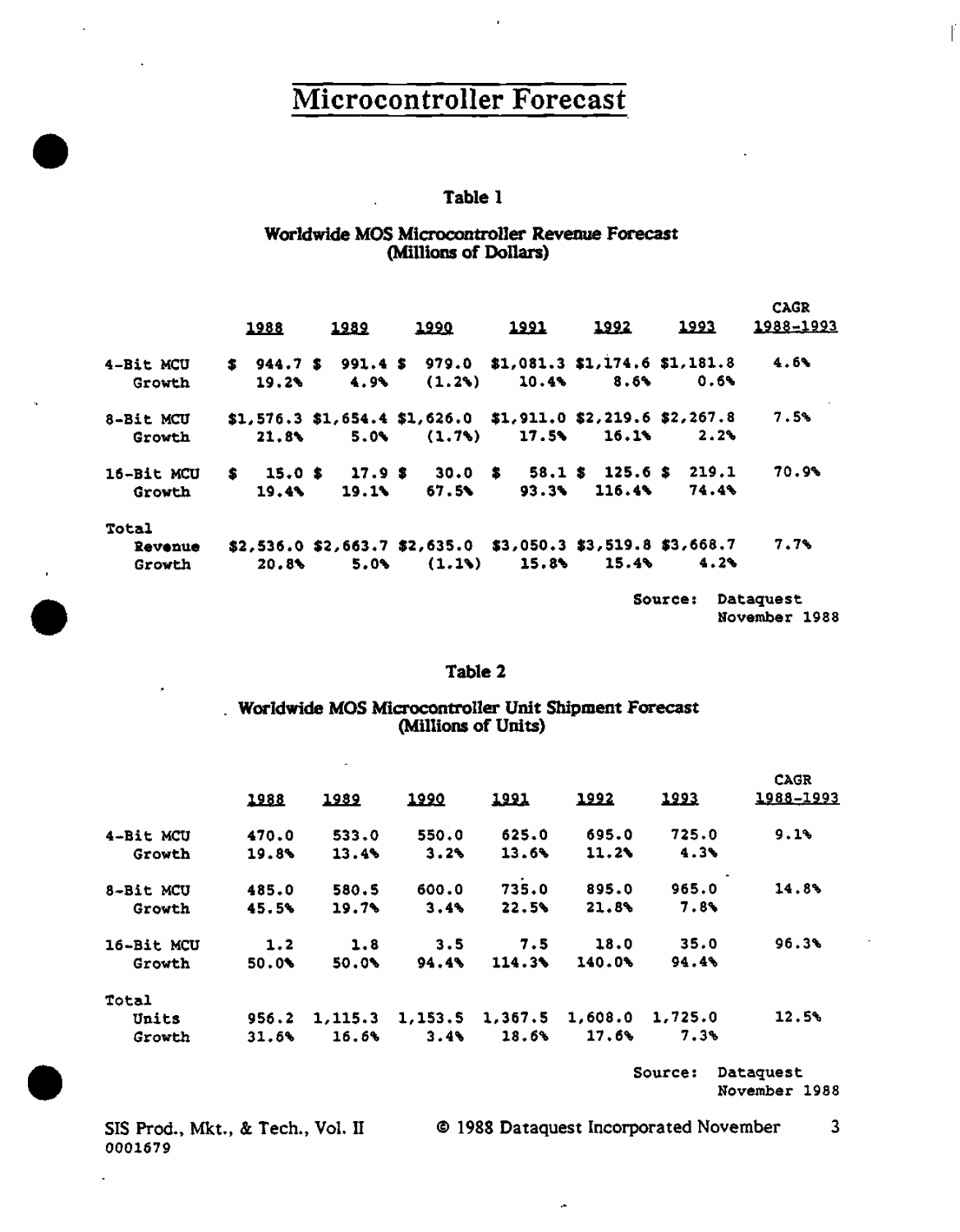#### Table 3

#### Worldwide MOS Microcontroller ASP Forecast

|            |         |        |              |           |           |              | <b>CAGR</b> |
|------------|---------|--------|--------------|-----------|-----------|--------------|-------------|
|            | 1988    | 1989   | <u> 1990</u> | 1991      | 1992      | <u> 1993</u> | 1988-1993   |
| 4-Bit MCU  | \$2.01  | \$1.86 | \$1.78       | \$1.73    | \$1.69    | \$1.63       | (4.13)      |
| Growth     | (0.5)   | (7.5)  | (4.3)        | (2.8)     | (2.3)     | (3.6%)       |             |
| 8-Bit MCU  | \$3.25  | \$2.85 | \$2.71       | \$2.60    | \$2.48    | \$2.35       | (6.3%)      |
| Growth     | (16.2%) | (12.3) | (4.9)        | (4.1)     | $(4.6\%)$ | (5.2%)       |             |
| 16-Bit MCU | \$12.54 | \$9.96 | \$8,58       | \$7.74    | \$6.98    | \$6.26       | $(13.0*)$   |
| Growth     | (20.3)  | (20.6) | (13.9)       | (9.8)     | (9.8)     | (10.3%)      |             |
| Aggregate  |         |        |              |           |           |              |             |
| ASP        | \$2.65  | \$2.39 | \$2.28       | \$2.23    | \$2.19    | \$2.13       | $(4.3\%)$   |
| Growth     | (8.43)  | (9.9)  | (4.4)        | $(2.4\%)$ | (1.9%)    | $(2.8\%)$    |             |

Source: Dataquest November 1988 •

•

•

4 © 1988 Dataquest Incorporated November SIS Prod., Mkt., & Tech., Vo1. II

 $\bar{A}$ 

 $\mu$ 

0001679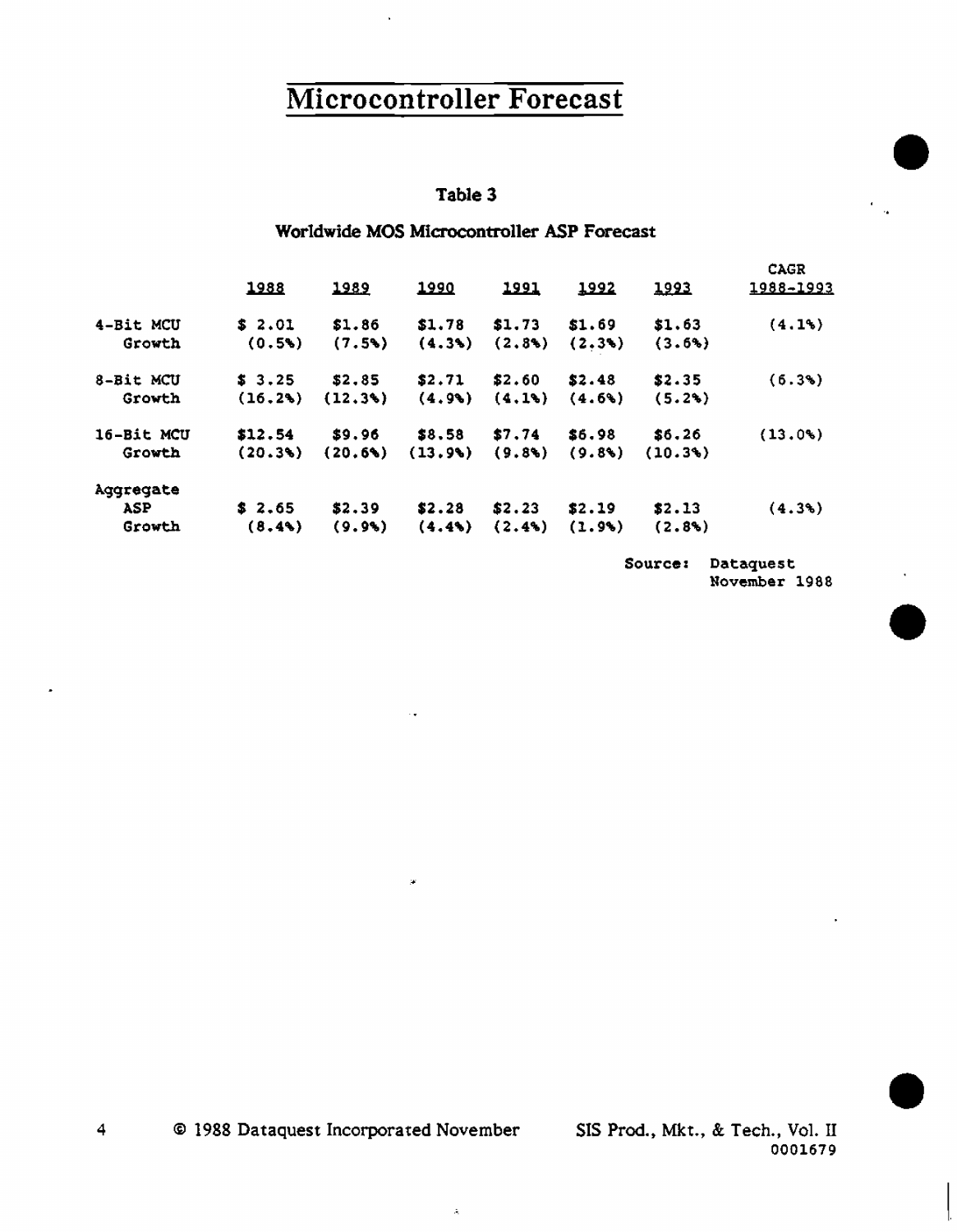#### Table 4

#### Estimated Worldwide MOS Microcontroller Revenue 1979-1983 (Millions of Dollars)

|           |            | 1979    | 1980    | 1981         | 1982           | 1983    | CAGR<br>1979-1983 |
|-----------|------------|---------|---------|--------------|----------------|---------|-------------------|
|           | 4-Bit MCU  | \$110.4 | \$206.6 | ٠<br>\$267.1 | \$253.0        | \$257.9 | 23.6%             |
|           | Growth     |         | 87.1%   | 29.3%        | (5.3%)         | 1.9%    |                   |
| $\bullet$ | 8-Bit MCU  | \$75.3  | \$108.7 | \$136.2      | \$173.2        | \$267.3 | 37.2%             |
|           | Growth     |         | 44.3%   | 25.3%        | 27.19          | 54.4%   |                   |
|           | 16-Bit MCU | \$0.05  | \$0.15  | \$0.9        | \$0.9          | \$1.1   | 118.1%            |
|           | Growth     |         | 200.0%  | 500.0%       | (5.6%)         | 33.0%   |                   |
|           | Total      |         |         |              |                |         |                   |
|           | Revenue    | \$185.8 | \$315.4 | \$404.2      | \$427.0        | \$526.3 | 29.7%             |
|           | Growth     |         | 69.8    | 28.2%        | 5.6%           | 23.3%   |                   |
|           |            |         |         |              |                |         |                   |
|           |            |         |         | Table 5      | $\blacksquare$ |         |                   |
|           |            |         |         |              |                |         |                   |

#### Table *5*

#### Estimated Worldwide MOS Microcontroller Revenue 1984-1987 (Millions of Dollars)

|            | 1984       | 1985        | 1986        | 1987         | <b>CAGR</b><br>1984-1987                    |
|------------|------------|-------------|-------------|--------------|---------------------------------------------|
| 4-Bit MCU  | \$475.8    | \$382.3     | \$<br>554.7 | 792.4<br>\$. | 18.5%                                       |
| Growth     | 84.5%      | (19.6%)     | 45.1%       | 42.9%        |                                             |
| 8-Bit MCU  | \$930.3    | 728.0<br>s. | S.<br>853.4 | \$1, 293.6   | 11.6%                                       |
| Growth     | 248.1%     | (21.7%)     | 17.2%       | 51.6%        |                                             |
| 16-Bit MCU | S.<br>0.7  | \$.<br>4.0  | \$7.0       | s.<br>12.6   | 167.2%                                      |
| Growth     | $(41.6\%)$ | 506.4%      | 74.7%       | 80.13        |                                             |
| Total      |            |             |             |              |                                             |
| Revenue    | \$1,406.7  | \$1,114.3   | \$1,415,1   | \$2,098.6    | 14.3%                                       |
| Growth     | 167.3%     | $(20.8\%)$  | 27.09       | 48.3%        |                                             |
|            |            |             |             | Source:      | $\mathcal{A}$<br>Dataquest<br>November 1988 |

SIS Prod., Mkt., & Tech., Vol. II 0001679

•

•

,,

 $\mathcal{C}^{\mathcal{C}}$  .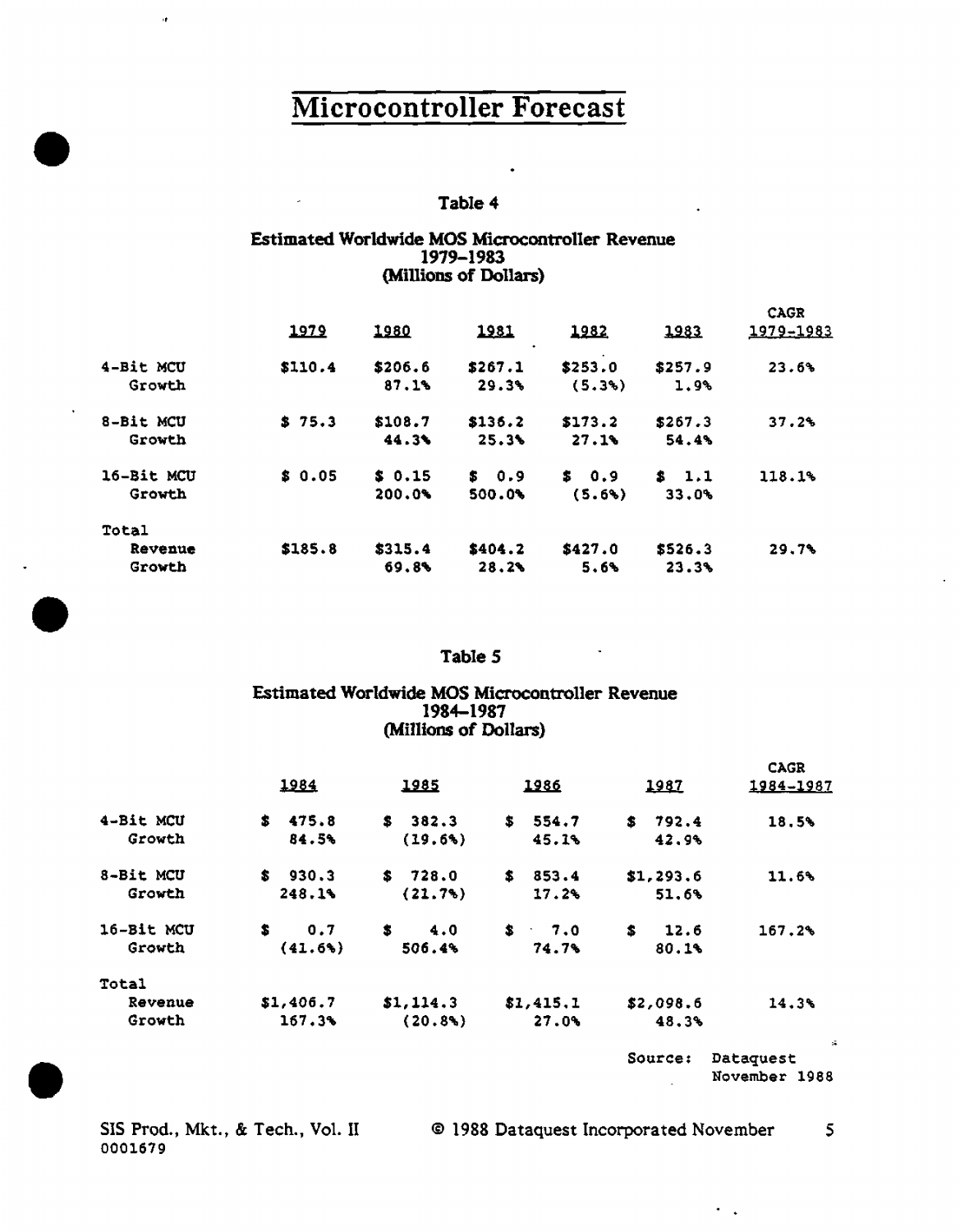#### Table 6

 $\bar{u}$ 

#### Estimated Worldwide MOS Microcontroller Unit Shipments 1979-1983 (Millions of Units)

|            |       |           |        |       |       | <b>CAGR</b> |
|------------|-------|-----------|--------|-------|-------|-------------|
|            | 1979  | 1980<br>٠ | 1981   | 1982  | 1983  | 1979-1983   |
| 4-Bit MCU  | 50.5  | 96.1      | 133.5  | 158.2 | 171.9 | 35.8%       |
| Growth     |       | 90.3%     | 38.9%  | 18.5% | 8.7%  |             |
| 8-Bit MCU  | 11.6  | 21.7      | 34.9   | 54.1  | 90.6  | 67.2%       |
| Growth     |       | 87.6%     | 60.6%  | 55.0% | 67.4% |             |
| 16-Bit MCU | 0.001 | 0.005     | 0.04   | 0.05  | 0.09  | 208.0%      |
| Growth     |       | 400.0%    | 700.0% | 25.0% | 80.0% |             |
| Total      |       |           |        |       |       |             |
| Units      | 62.1  | 117.8     | 168.5  | 212.4 | 262.6 | 43.4%       |
| Growth     |       | 89.8      | 43.0%  | 26.1% | 23.7% |             |

#### Table 7

#### Estimated Worldwide MOS Microcontroller Unit Shipments 1984-1987 (Millions of Units)

|            |         |        |       |         | <b>CAGR</b> |
|------------|---------|--------|-------|---------|-------------|
|            | 1984    | 1985   | 1986  | 1987    | 1984-1987   |
| 4-Bit MCU  | 193.4   | 177.0  | 271.9 | 392.3   | 26.6%       |
| Growth     | 12.5%   | (8.5%) | 53.6% | 44.3%   |             |
| 8-Bit MCU  | 163.5   | 163.6  | 224.0 | 333.4   | 26.8%       |
| Growth     | 80.5%   | 0.1%   | 36.9% | 48.8%   |             |
| 16-Bit MCU | 0.06    | 0.23   | 0.4   | 0.8     | 137.1%      |
| Growth     | (33.3%) | 283.3% | 73.9% | 100.0%  |             |
| Total      |         |        |       |         |             |
| Units      | 357.0   | 340.8  | 496.3 | 726.5   | 26.7%       |
| Growth     | 35.9%   | (4.5)  | 45.6% | 46.4%   |             |
|            |         |        |       | Source: | Dataquest   |

November 1988

•

•

•

6 © 1988 Dataquest Incorporated November SIS Prod., Mkt., & Tech., Vol. II

 $\ddot{\phantom{0}}$ 

0001679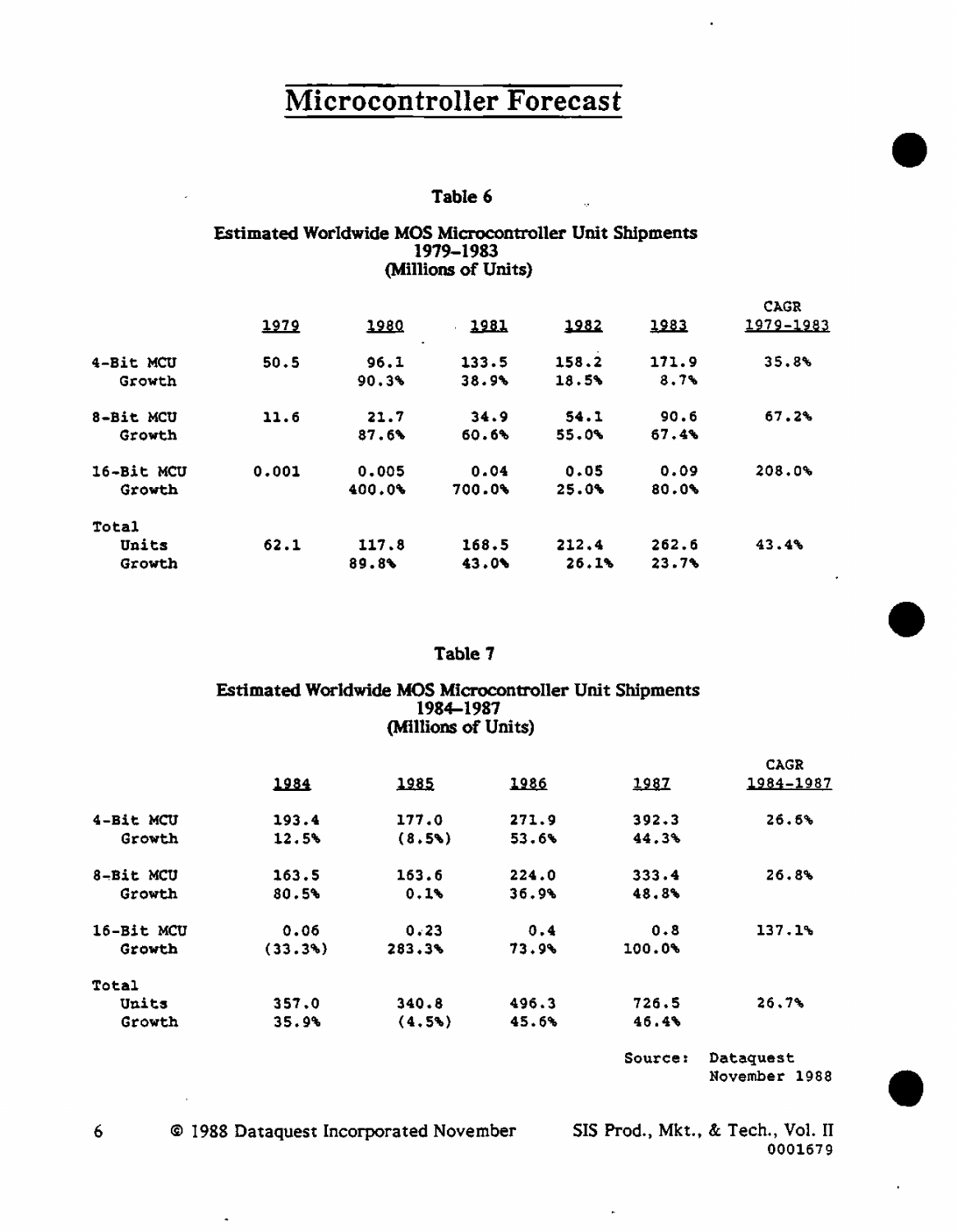#### Table 8

#### Estimated Worldwide MOS Microcontroller ASPs 1979-1983

|                         | 1979    | <u> 1980</u>      | 1981              | 1982              | 1983              | <b>CAGR</b><br>1979-1983 |
|-------------------------|---------|-------------------|-------------------|-------------------|-------------------|--------------------------|
| 4-Bit MCU<br>Growth     | \$2.19  | \$2.15<br>(1.6)   | \$2.00<br>(6.9)   | \$1.60<br>(20.1)  | \$1.50<br>(6,2)   | $(9.0\%)$                |
| 8-Bit MCU<br>Growth     | \$6.50  | \$ 5.00<br>(23.1) | \$3.90<br>(22.0)  | \$3.20<br>(17.9)  | \$2.95<br>(7.8)   | (17.9%                   |
| 16-Bit MCU<br>Growth    | \$50.00 | \$30.00<br>(40.0) | \$22.50<br>(25.0) | \$17.00<br>(24.4% | \$12.56<br>(26.1) | (29.2%)                  |
| Aggregate ASP<br>Growth | \$2.99  | \$2.68<br>(10.5)  | \$2.40<br>(10.4%  | \$2.01<br>(16.2%) | \$2.00<br>(0.3)   | (9.5)                    |

#### Table 9

#### Estimated Worldwide MOS Microcontroller ASPs 1984-1987

|                       | 1984       | 1985      | 1986      | 1987    | <b>CAGR</b><br>1984-1987 |
|-----------------------|------------|-----------|-----------|---------|--------------------------|
| 4-Bit MCU             | \$2.46     | \$2.16    | \$2.04    | \$2.02  | (6.4%                    |
| Growth                | 64.0%      | (12.2%)   | $(5.6\%)$ | (1.0)   |                          |
| 8-Bit MCU             | \$5.69     | \$4.45    | \$3.81    | \$3.88  | (12.0)                   |
| Growth<br>$\bullet$ . | 92.9%      | (21.8%)   | (14.4)    | 1.8%    |                          |
| 16-Bit MCU            | \$11.00    | \$17.40   | \$17.48   | \$15.74 | 12.7%                    |
| Growth                | $(12.4\%)$ | 58.2%     | 0.5%      | (10.0%  |                          |
| Aggregate ASP         | \$3.94     | \$3.27    | \$2.85    | \$2.89  | (9.8)                    |
| Growth                | 96.6%      | $(17.0*)$ | (12.8)    | 1.3%    |                          |

Source: Dataquest November 1988

SIS Prod., Mkt., & Tech., Vol. II 0001679

 $\ddot{\phantom{a}}$ 

•

•

•